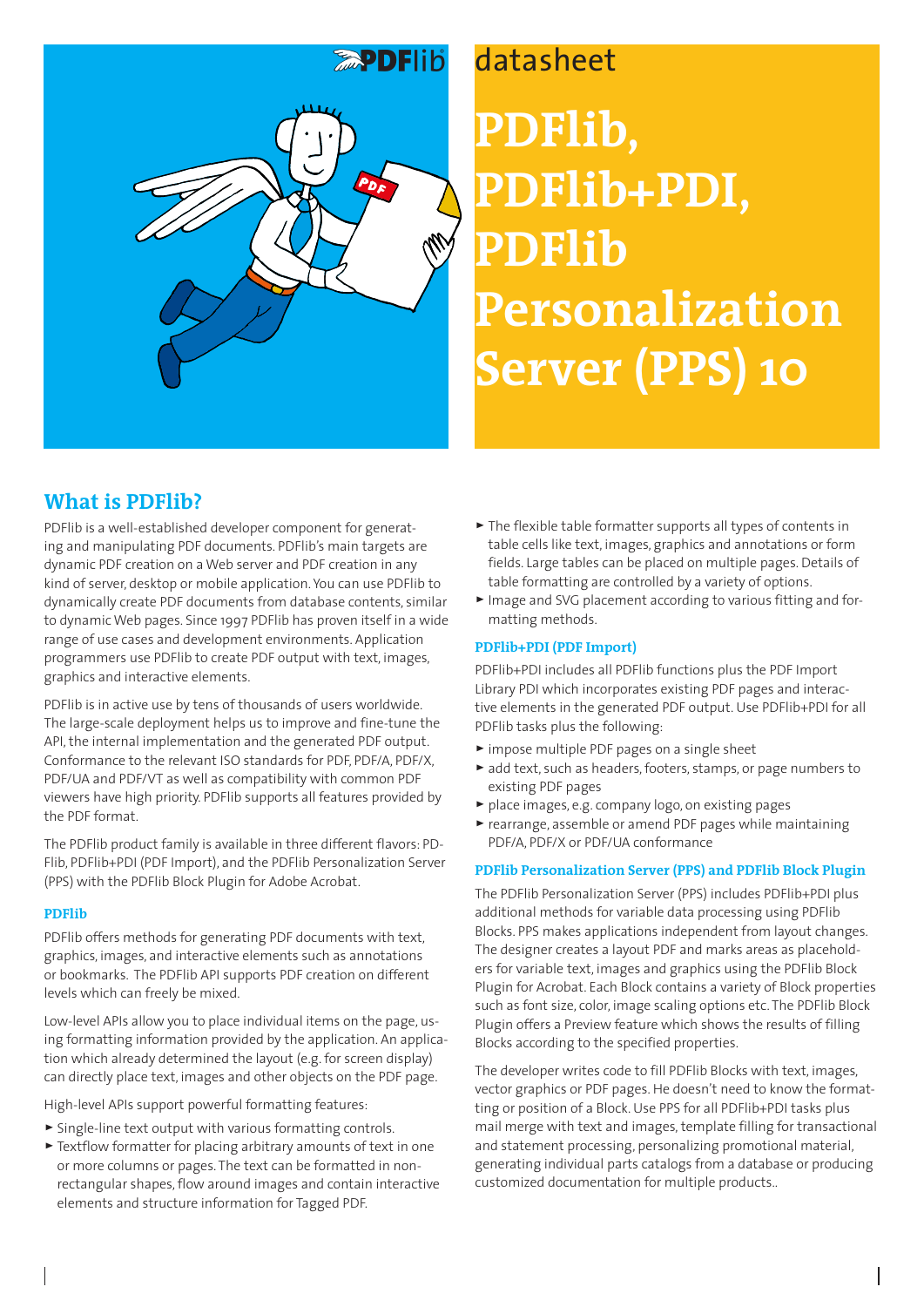# **What's new in PDFlib 10?**

#### **Color Fonts and Emoji**

OpenType color fonts allow glyph descriptions with color and transparency. They are especially popular for emoji fonts. PDFlib supports color fonts in the formats SVG, Microsoft COLR and Apple sbix along with OpenType features, variation selectors and emoji variation sequences, e.g. for changing skin color or gender of a particular emoji.

#### **Import Form Fields and Annotations with PDFlib+PDI**

PDFlib+PDI traditionally imported only the page contents, but ignored interactive elements. Links and other annotation types, form fields, actions and JavaScript are imported along with the page contents to ensure that interactive documents retain their functionality. Interactive elements remain functional even if the imported pages are placed in different order or if multiple imported pages are placed on the same output page. Annotation rectangles are transformed appropriately if the page containing the annotation has been scaled or rotated. Annotation and form field import are compatible with PDF/A, PDF/UA and PDF/X.

#### **Annotations**

Creation of all types of annotations (comments) has been overhauled, extended and simplified. Annotation appearance streams are created automatically; annotations are supported in PDF/A mode as far as allowed by the standard.

#### **Form filling**

Imported form fields can be filled, e.g. to populate text fields. The contents and visual appearance (color, border etc.) of imported form fields can be modified or kept in the original state.

#### **Multimedia**

Video and sound files can be used in PDF with Screen annotations and Rendition actions. These are more powerful than Sound and Movie annotations and don't require the deprecated Flash technology which is no longer supported in PDFlib 10 nor Acrobat DC.

#### **PDF 2.0 Support**

PDFlib supports new features in PDF 2.0 according to ISO 32000- 2:2017 and the dated revision ISO 32000-2:2020. This includes new structure element types and nesting rules for Tagged PDF, graphical features, encryption, interactive elements, document and pagelevel output intents and many other areas. PDFlib+PDI and PPS process PDF 2.0 documents as well. Features marked as deprecated in PDF 2.0 are also deprecated or removed in PDFlib.

#### **Color Management**

The industry-standard sRGB ICC profile is automatically applied to RGB images which don't include an embedded ICC profile. This facilitates faithful color reproduction and use of RGB images in PDF/A or PDF/X documents.

Faithful color reproduction of imported PDF pages and SVG graphics with transparency has been simplified by automatic creation of transparency groups.

#### **Optimized PDF Output**

ICC profiles and other objects in PDF are cached and duplicates are detected. In combination with optimized content streams with fewer operators this results in significant PDF file size reductions. Large PDF documents beyond 10 GB can be created in combination with optimization and linearization.

#### **SVG Import**

Several details of SVG processing have been improved including certain CSS directives. Remote resources, e.g. fonts and images, can be fetched over the network.

#### **Font Support and Text Handling**

Enhancements in addition to color font support:

- > Fonts in WOFF2 format can be used.
- > Improved support for OpenType layout features.
- > Improved Type 3 font creation.

#### **Convenience Features**

Many existing API methods have been enhanced with convenience options and simplified procedures for common tasks. For example, graphics state properties can be supplied directly via options to many API methods without the need for creating and applying a gstate object. Path objects can be drawn inside a matchbox which has been created earlier, e.g. via Textflow or Table formatting.

The default PDF output compatibility is PDF 1.7 Extension Level 8, the file format of Acrobat X/XI/DC.

#### **Updated Pantone® Color Libraries**

The integrated Pantone spot color database has been extended to cover the latest additions to the Solid Coated and Solid Uncoated color libraries. Spot colors which are no longer supported by Pantone, Inc. have been removed, e.g. the hexachrome color library.

#### **pCOS Interface**

The pCOS interface (which is included in PDFlib+PDI and PPS) supports additional pseudo objects for querying PDF details, e.g. new PDF standards, form fields, signatures and ICC profiles.

#### **Tagged PDF and PDF/UA**

Automatic Table tagging tags tables which span multiple pages correctly with a single Table element. Links spanning multiple lines are created as a single Link annotation with multiple rectangles. Structure element tags can be supplied inline in Textflow along with formatting options.

PDF 2.0 introduces a strict model for the relationship of structure elements. PDFlib supports new PDF 2.0 structure types and attributes and enforces the new structure element nesting rules. Tag namespaces (tagsets) and structure destinations are supported.

Untagged documents can be imported into PDF/UA as Artifact which simplifies handling of existing decorative content which is not available as PDF/UA.

#### **PDFlib Personalization Server (PPS) and Block Plugin**

The PDFlib Block Plugin for Acrobat received various usability improvements including a filter for temporarily reducing the number of visible Blocks for screen and Preview. Blocks can easily be moved by small or large amounts. Additional Block properties support all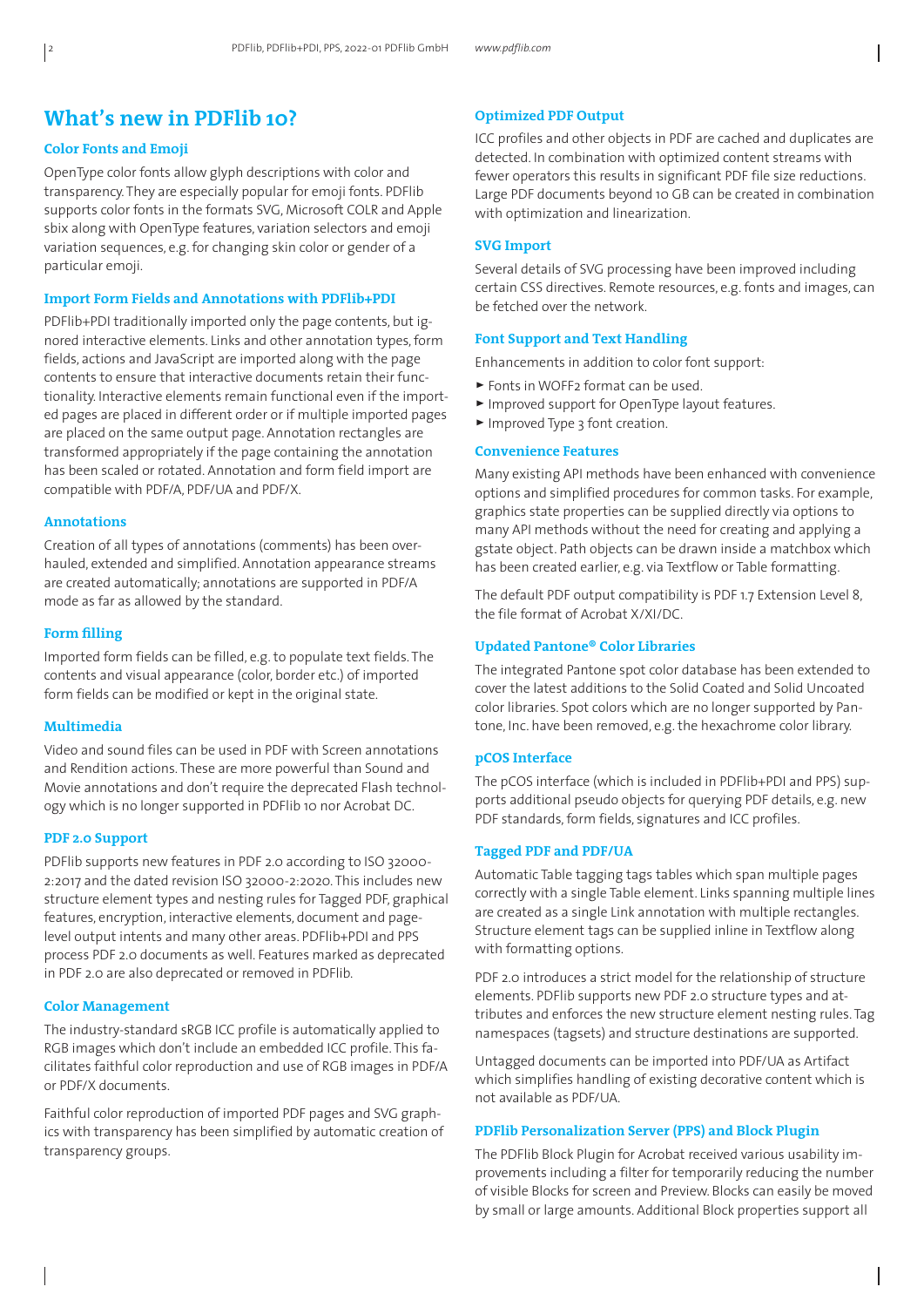graphics state options including overprint settings. Structure elements (tags) are available as Block property and Preview supports PDF/UA cloning.

#### **Networking**

Remote resources can be fetched from the network with a new PDFlib API method, i.e. independently of the means provided by the environment. SVG processing automatically retrieves remote resources such as fonts or images.

### **Language Bindings**

All language bindings have been updated to the latest versions. The Perl, PHP and Ruby bindings are UTF-8-enabled by default. The C++ binding supports the Unicode string types u8string/u16string/ u32string introduced with C++11 and C++20.

#### **Miscellaneous Improvements**

New features in various areas:

- > Type 3 fonts may contain a mixture or colorized and non-colorized glyphs.
- > Additional appearance options for path objects.

#### **Modernized Code Base and Code Security**

The code has been reviewed and improved for robustness; unnecessary code has been removed, e.g. workarounds for outdated versions of Acrobat and RIPs. Removal of deprecated features also resulted in smaller and cleaner code. Third-party libraries used in PDFlib have been updated to the latest versions to take advantage of security improvements and vulnerability protection.

# **Deprecated and Removed Methods**

While a number of PDFlib API methods have been declared as deprecated in earlier versions, API methods so far have never been removed, but were still offered as migration aid. PDFlib 10 removes all API methods which have been declared as deprecated in PDFlib 9 or earlier versions. In most cases simple one-to-one replacements are available.

Similarly, deprecated options have been removed. In most cases the underlying functionality is still supported and simple replacement options are available.

Some features are no longer available at all, either because there is no demand in the marketplace (e.g. Reference XObjects) or because they have been declared as deprecated in PDF 2.0, e.g. OPI and Flash.

PDFlib 9 applications which didn't use any deprecated features can be used unmodified with PDFlib 10. If your application uses deprecated features please take a look at the PDFlib Migration Guide. This document contains detailed lists of deprecated and removed API methods, options and features as well as notes regarding the required changes in application code.

The PDFlib Migration Guide also explains how to identify deprecated features with PDFlib 9 before migrating to PDFlib 10.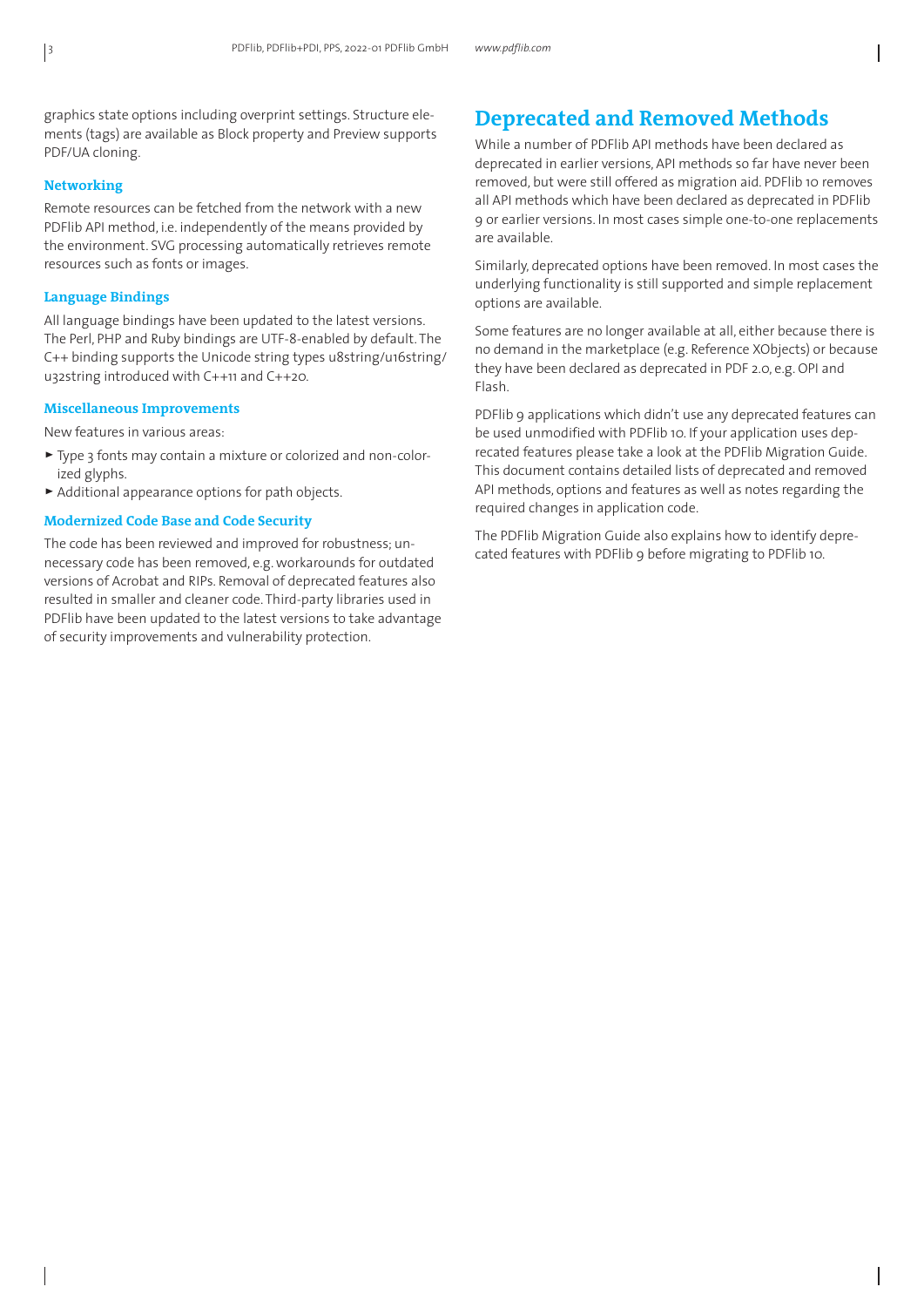# **Common Features in PDFlib, PDFlib+PDI, and the PDFlib Personalization Server**

 $\overline{\phantom{a}}$ 

| <b>PDF flavors</b>           | PDF 1.4 - PDF 1.7 extension level 8 and PDF 2.01                                                                                                                                                                                             |
|------------------------------|----------------------------------------------------------------------------------------------------------------------------------------------------------------------------------------------------------------------------------------------|
|                              | Linearized (web-optimized) PDF for byteserving over the Web                                                                                                                                                                                  |
|                              | High-volume output and arbitrary PDF file size (beyond 10 GB)                                                                                                                                                                                |
| <b>ISO standards for PDF</b> | ISO 32 000-1: standardized version of PDF 1.7                                                                                                                                                                                                |
|                              | ISO 32 000-2: PDF 2.0 including dated revision ISO 32000-2:2020' PDF 2.0                                                                                                                                                                     |
|                              | ISO 15 930: PDF/X-3/4/5 for data exchange the graphic arts industry                                                                                                                                                                          |
|                              | ISO 19 005-1/2/3: PDF/A-1/2/3 for archiving                                                                                                                                                                                                  |
|                              | ISO 16612-2: PDF/VT-1 for variable and transactional printing                                                                                                                                                                                |
|                              | ISO 14289-1: PDF/UA-1 for universal accessibility                                                                                                                                                                                            |
| Fonts                        | OpenType fonts with PostScript or TrueType outlines (TTF, TTC, OTF, OTC)                                                                                                                                                                     |
|                              | OpenType color fonts in the formats SVG, COLR (Microsoft) and sbix (Apple) <sup>1</sup>                                                                                                                                                      |
|                              | WOFF and WOFF2 <sup>1</sup> fonts (Web Open Font Format)                                                                                                                                                                                     |
|                              | User-defined (Type 3) fonts for bitmap fonts or custom logos                                                                                                                                                                                 |
|                              | Support for of OpenType layout features' for Western and CJK text output, e.g. ligatures, small caps, old-<br>style numerals, swash characters, simplified/traditional forms, vertical alternates                                            |
|                              | Access fonts which are installed on Windows or macOS                                                                                                                                                                                         |
|                              | Font embedding and subsetting                                                                                                                                                                                                                |
|                              | EUDC and SING fonts (glyphlets) for CJK Gaiji characters                                                                                                                                                                                     |
|                              | Fallback fonts: substitute missing glyphs with glyphs from another font                                                                                                                                                                      |
| Text output                  | Text output in different fonts; underlined, overlined, and strikeout text                                                                                                                                                                    |
|                              | Glyphs in a font can be addressed by numerical value, Unicode or glyph name                                                                                                                                                                  |
|                              | Kerning for improved character spacing                                                                                                                                                                                                       |
|                              | Variation selectors and emoji variation sequences <sup>1</sup>                                                                                                                                                                               |
|                              | Artificial bold, italic, and shadow text                                                                                                                                                                                                     |
|                              | Text on a path                                                                                                                                                                                                                               |
|                              | Flexible stamping method                                                                                                                                                                                                                     |
| <b>Textflow Formatting</b>   | Format text into one or more rectangular or arbitrarily shaped areas with hyphenation (user-supplied<br>hyphenation points required), font and color changes, justification methods, tabs, leaders, control com-<br>mands, tags <sup>1</sup> |
|                              | Advanced line-breaking with language-specific processing, e.g. for Thai                                                                                                                                                                      |
|                              | Flexible image placement and formatting                                                                                                                                                                                                      |
|                              | Wrap text around images or image clipping paths                                                                                                                                                                                              |
| <b>Table formatting</b>      | Table formatter places rows and columns, and automatically calculates their sizes according to a variety<br>of user preferences. Tables can be split across multiple pages.                                                                  |
|                              | Table cells can hold text, images, SVG graphics, PDF pages, path objects, annotations and form fields                                                                                                                                        |
|                              | Table cells can be formatted with ruling and shading options                                                                                                                                                                                 |
|                              | Matchbox concept for referencing the coordinates of placed images or other objects                                                                                                                                                           |
| <b>Interactive elements</b>  | Form fields' with all field options and JavaScript (todo hyperlink for footnotes)                                                                                                                                                            |
|                              | PDF annotations' (comments) such as PDF links, launch links (other document types), Web links                                                                                                                                                |
|                              | PDF 2.0 annotation attributes, e.g. opacity'                                                                                                                                                                                                 |
|                              | Non-rectangular annotations and Link annotations with multiple rectangles <sup>1</sup>                                                                                                                                                       |
|                              | Create actions for bookmarks, annotations, page open/close and other events                                                                                                                                                                  |
|                              | Create bookmarks with a variety of options and controls                                                                                                                                                                                      |
|                              | Page transition effects, such as shades and mosaic                                                                                                                                                                                           |
|                              | Named destinations for links, bookmarks, and document open action                                                                                                                                                                            |
|                              | Create page labels (symbolic names for pages)                                                                                                                                                                                                |
| Multimedia                   | Embed 3D animations in PDF and control it with JavaScript                                                                                                                                                                                    |
|                              | Sound and video can be embedded or referenced from an external file or Web server with Screen an-<br>notations and Rendition actions <sup>1</sup>                                                                                            |
|                              |                                                                                                                                                                                                                                              |

 $\overline{\phantom{a}}$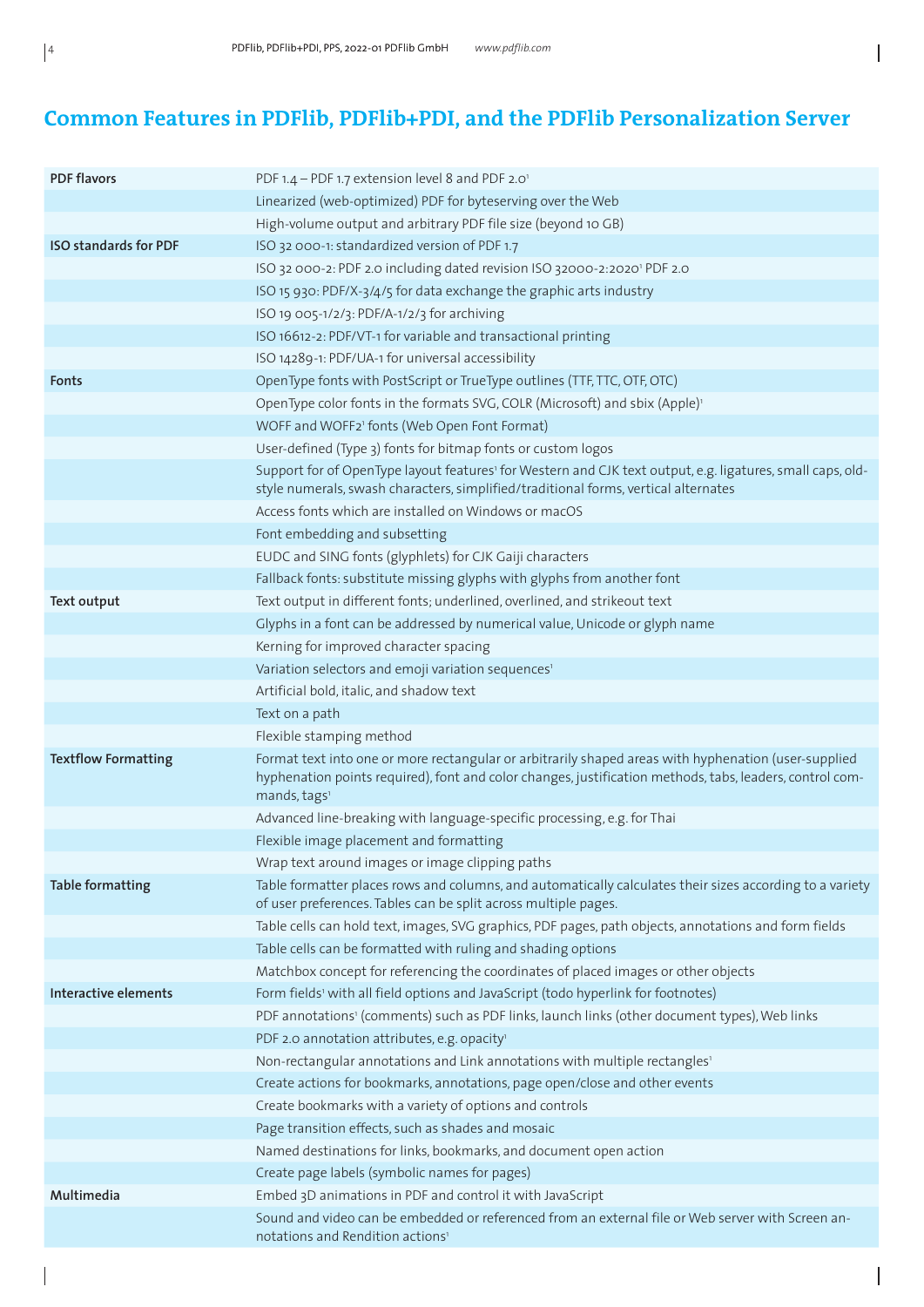$\bigg|$ 

 $\begin{array}{c} \end{array}$ 

| Internationalization                       | Support for Unicode 14 including supplementary characters outside the Basic Multilingual Plane (BMP)<br>and Unicode normalization forms |
|--------------------------------------------|-----------------------------------------------------------------------------------------------------------------------------------------|
|                                            | CJK fonts for Chinese, Japanese, and Korean text                                                                                        |
|                                            | Ideographic variation sequences (IVS) for CJK variant glyphs                                                                            |
|                                            | Vertical writing mode for Chinese, Japanese, and Korean text                                                                            |
|                                            | Character shaping for complex scripts, e.g. Arabic, Thai, Devanagari                                                                    |
|                                            | Bidirectional text formatting for right-to-left scripts, e.g. Arabic and Hebrew                                                         |
| SVG vector graphics                        | Import vector graphics in SVG format; ICC profiles; CMYK and spot colors in SVG, CSS', network resourc-<br>ES <sup>1</sup>              |
| <b>Images</b>                              | Load BMP, PNG, TIFF, JBIG2, JPEG and JPEG 2000 raster images                                                                            |
|                                            | Query image information (pixel size, resolution, ICC profile, clipping path, etc.)                                                      |
|                                            | Use clipping path in TIFF and JPEG images                                                                                               |
|                                            | Use alpha channel (transparency) in TIFF and PNG images                                                                                 |
|                                            | Image masks (transparent images with a color applied), colorize images with a spot or DeviceN color                                     |
| Color                                      | Grayscale, RGB (numerical, hexadecimal, HTML color names), CMYK, CIE L*a*b* color                                                       |
|                                            | Integrated for PANTONE® and HKS® colors1                                                                                                |
|                                            | DeviceN (n-colorant) color space based on process or spot colors                                                                        |
|                                            | User-defined spot color                                                                                                                 |
|                                            | Color gradients (smooth shadings) between process colors or spot colors, pattern fills and strokes                                      |
| <b>Color management</b>                    | ICC-based color with ICC profiles1                                                                                                      |
|                                            | Rendering intent for text, graphics, and raster images                                                                                  |
|                                            | Embedded or externally referenced ICC profiles as output intent for PDF 2.0, PDF/A and PDF/X                                            |
|                                            | Multicolor (xCLR) externally referenced output intent ICC profiles for PDF/X-5n                                                         |
|                                            | Output intent ICC profiles on document or page level for PDF 2.0                                                                        |
| Archiving                                  | PDF/A-1a/1b, PDF/A-2a/b/u and PDF/A-3a/b/u including XMP extension schemas                                                              |
| <b>Graphic arts</b>                        | PDF/X-3, PDF/X-4, PDF/X-4p, PDF/X-5n<br>Settings for overprint, text knockout, black point compensation', etc.                          |
| Accessibility                              | Tagged PDF for accessibility                                                                                                            |
|                                            | Tagging of interactive elements, e.g. annotations and form fields <sup>1</sup>                                                          |
|                                            | Automatic table <sup>1</sup> and artifact tagging                                                                                       |
|                                            | PDF/UA-1 for universal accessibility                                                                                                    |
|                                            | Tagging in Textflow <sup>1</sup>                                                                                                        |
|                                            | PDF 2.0 tag namespaces (tagsets) <sup>1</sup>                                                                                           |
|                                            | PDF 2.0 structure types, attributes and tag nesting rules <sup>1</sup>                                                                  |
|                                            | Structure destinations, i.e. links point to a specific structure element <sup>1</sup>                                                   |
| <b>Variable Document Printing</b><br>(VDP) | PDF/VT-1 for variable and transactional printing                                                                                        |
| Vector graphics                            | Common vector graphics primitives <sup>1</sup> : lines, curves, arcs, ellipses, rectangles, etc.                                        |
|                                            | Smooth shadings (color blends) between multiple process or spot colors, pattern fills and strokes                                       |
|                                            | Transparency (opacity) and blend modes                                                                                                  |
|                                            | Reusable path objects' and clipping paths imported from images                                                                          |
| Layers                                     | Optional page content which can selectively be displayed                                                                                |
|                                            | Annotations and form fields can be placed on layers                                                                                     |
| Security                                   | Encrypt PDF document or attachments                                                                                                     |
|                                            | Unicode passwords                                                                                                                       |
|                                            | Document permission settings, e.g. printing or copying not allowed                                                                      |
| <b>Georeferenced PDF</b>                   | PDF with geospatial reference information                                                                                               |
| Metadata                                   | Document information: common fields (Title, Subject, Author, Keywords) and user-defined fields                                          |
|                                            | Synchronize XMP metadata from document info fields or XMP streams                                                                       |
|                                            | User-supplied custom XMP metadata                                                                                                       |
|                                            | Process XMP image metadata in TIFF, JPEG, JPEG 2000 and SVG                                                                             |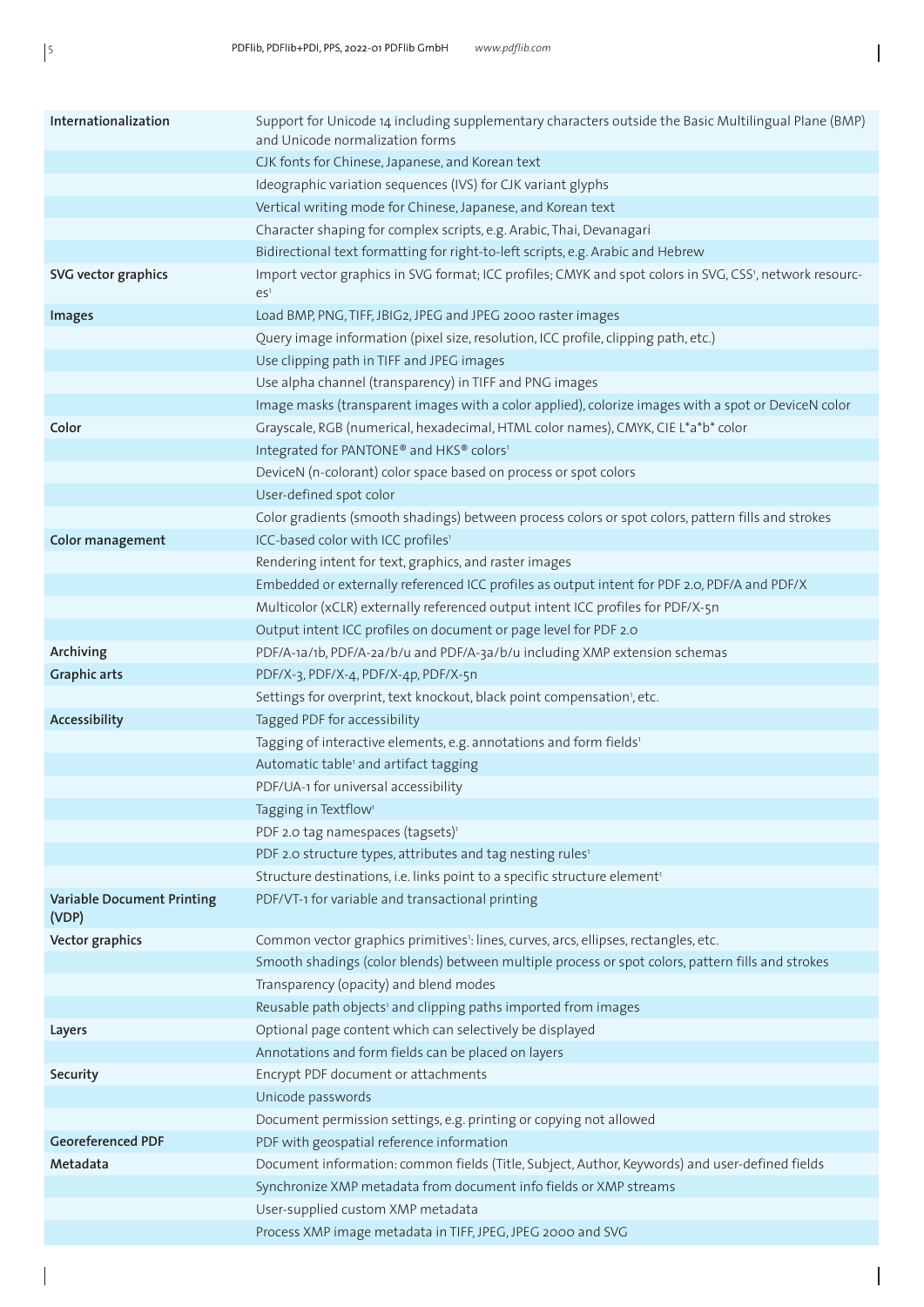| Programming                               | Language bindings for C, C++, Java, .NET, Objective C, Perl, PHP, Python, RPG, Ruby |  |
|-------------------------------------------|-------------------------------------------------------------------------------------|--|
|                                           | Helper method for downloading content from the Internet <sup>1</sup>                |  |
|                                           | Virtual file system for supplying data in memory, e.g., images from a database      |  |
|                                           | Generate PDF documents on disk file or directly in memory                           |  |
| <b>Embedded Systems</b>                   | PDFlib Mini Edition (ME) for embedded systems with reduced resource requirements    |  |
| New or considerably improved in PDFlib 10 |                                                                                     |  |

# **Additional Features in PDFlib+PDI and the PDFlib Personalization Server (PPS)**

| PDF input (PDI)                                            | Import pages from existing PDF documents                                                                                                                                                                                                 |  |
|------------------------------------------------------------|------------------------------------------------------------------------------------------------------------------------------------------------------------------------------------------------------------------------------------------|--|
|                                                            | Import all PDF versions up to PDF 2.0                                                                                                                                                                                                    |  |
|                                                            | Import annotations and form fields including actions'; annotation rectangles are transformed, e.g.<br>scaled or rotated, to match the placed page; link annotations remain functional even if pages are ar-<br>ranged in different order |  |
|                                                            | Fill imported form fields <sup>1</sup>                                                                                                                                                                                                   |  |
|                                                            | Import JavaScript and other actions on document or page level <sup>1</sup>                                                                                                                                                               |  |
|                                                            | Import encrypted documents                                                                                                                                                                                                               |  |
|                                                            | Delete redundant objects (e.g. identical fonts) across multiple imported PDF documents                                                                                                                                                   |  |
|                                                            | Repair malformed input PDF documents                                                                                                                                                                                                     |  |
|                                                            | Copy PDF/A or PDF/X output intent from imported PDF documents                                                                                                                                                                            |  |
|                                                            | Tagged PDF content aggregation: import pages from Tagged PDF documents including structure ele-<br>ments                                                                                                                                 |  |
|                                                            | Import layer definitions (optional content)                                                                                                                                                                                              |  |
|                                                            | Improved performance for importing content from very large documents <sup>1</sup>                                                                                                                                                        |  |
| pCOS interface                                             | pCOS interface for querying details about imported PDF documents (see separate pCOS datasheet)                                                                                                                                           |  |
|                                                            | Additional pCOS pseudo objects for querying PDF details, e.g. PDF standards, form fields, signatures<br>and ICC profiles <sup>1</sup>                                                                                                    |  |
| <sup>1</sup> New or considerably improved in PDFlib+PDI 10 |                                                                                                                                                                                                                                          |  |

# **Additional Features in the PDFlib Personalization Server (PPS)**

| Variable Document Printing<br>(VDP)                                    | PDF personalization with PDFlib Blocks which can be filled with text, image, PDF data, or SVG graphics |  |
|------------------------------------------------------------------------|--------------------------------------------------------------------------------------------------------|--|
|                                                                        | Create PDFlib Blocks programmatically with PPS                                                         |  |
|                                                                        | Copy PDFlib Blocks from imported documents                                                             |  |
| <b>PDFlib Block Plugin</b>                                             | PDFlib Block Plugin for creating PDFlib Blocks interactively with Adobe Acrobat                        |  |
|                                                                        | Preview PPS Block filling in Acrobat                                                                   |  |
|                                                                        | Filter Blocks for Display and Preview based on Block name, type, size or position <sup>1</sup>         |  |
|                                                                        | Copy Blocks to Preview file                                                                            |  |
|                                                                        | Snap-to-grid for interactively creating or editing Blocks in Acrobat                                   |  |
|                                                                        | Move Blocks by small or large increments for simple yet precise positioning <sup>1</sup>               |  |
|                                                                        | All graphics state properties, e.g. overprint settings, available as Block properties <sup>1</sup>     |  |
|                                                                        | Clone PDF/A, PDF/UA or PDF/X status of the Block container                                             |  |
|                                                                        | Convert PDF form fields to PDFlib Blocks for automated filling                                         |  |
|                                                                        | Textflow Blocks can be linked so that one Block holds the overflow text of a previous Block            |  |
|                                                                        | PANTONE <sup>®</sup> and HKS <sup>®</sup> spot color names integrated in the Block Plugin              |  |
|                                                                        | Tagging for Block contents <sup>1</sup>                                                                |  |
| <sup>1</sup> New or considerably improved in PPS 10 and Block Plugin 6 |                                                                                                        |  |

 $\overline{\phantom{a}}$